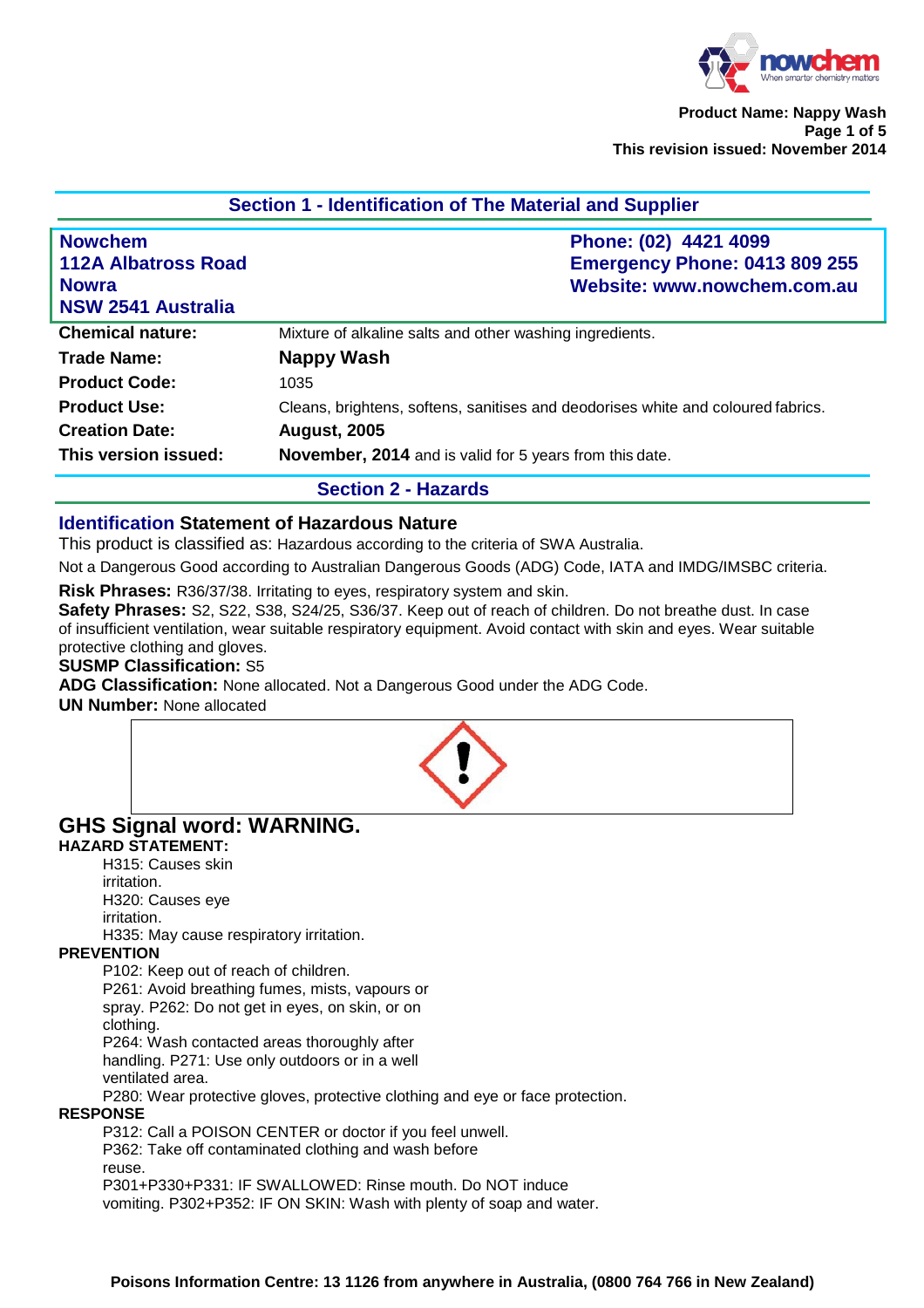P304+P340: IF INHALED: Remove victim to fresh air and keep at rest in a position comfortable for breathing. P305+P351+P338: IF IN EYES: Rinse cautiously with water for several minutes. Remove contact lenses, if present and easy to do. Continue rinsing.

P332+P313: If skin irritation occurs: Get medical advice. P337+P313: If eye irritation persists: Get

medical advice.

P370+P378: Not combustible. Use extinguishing media suited to burning materials.

**STORAGE**

P402+P404: Store in a dry place. Store in a closed container.

P403+P235: Store in a well-ventilated place. Keep cool.

#### **DISPOSAL**

P501: If no in-house recycle or reclaim resources are suitable for this product, contact a specialist waste disposal company (see Section 13 of this SDS).

#### **Emergency Overview**

**Physical Description & Colour**: White deliquescent powder.

**Odour:** Fresh fragrance.

**Major Health Hazards:** irritating to eyes, respiratory system and skin.

## **Potential Health Effects**

#### **Inhalation**

**Short Term Exposure:** Significant inhalation exposure is considered to be unlikely. Available data indicates that this product is an inhalation irritant. Symptoms may include headache, irritation of nose and throat and increased secretion of mucous in the nose and throat. Other symptoms may also become evident, but they should disappear after exposure has ceased.

**Long Term Exposure:** No data for health effects associated with long term inhalation.

## **Skin Contact:**

**Short Term Exposure:** Available data indicates that this product is a skin irritant. Symptoms may include itchiness and reddening of contacted skin. Other symptoms may also become evident, but all should disappear once exposure has ceased.

**Long Term Exposure:** No data for health effects associated with long term skin exposure.

## **Eye Contact:**

**Short Term Exposure:** Exposure via eyes is considered to be unlikely. This product is an eye irritant. Symptoms may include stinging and reddening of eyes and watering which may become copious. Other symptoms may also become evident. If exposure is brief, symptoms should disappear once exposure has ceased. However, lengthy exposure or delayed treatment may cause permanent damage.

**Long Term Exposure:** No data for health effects associated with long term eye exposure.

## **Ingestion:**

**Short Term Exposure:** Significant oral exposure is considered to be unlikely. However, this product is an oral irritant. Symptoms may include burning sensation and reddening of skin in mouth and throat. Other symptoms may also become evident, but all should disappear once exposure has ceased.

**Long Term Exposure:** No data for health effects associated with long term ingestion.

#### **Carcinogen Status:**

**SWA:** No significant ingredient is classified as carcinogenic by SWA.

**NTP:** No significant ingredient is classified as carcinogenic by NTP.

**IARC:** No significant ingredient is classified as carcinogenic by IARC.

## **Section 3 - Composition/Information on Ingredients**

| Ingredients                     | <b>CAS No</b> | Conc.% | TWA $(mg/m^3)$ STEL $(mg/m^3)$ |         |
|---------------------------------|---------------|--------|--------------------------------|---------|
| Alkaline salts                  | various       | 30-60  | not set                        | not set |
| Sodium percarbonate             | 15630-89-4    | 30-60  | not set                        | not set |
| Other non hazardous ingredients | secret        | to 100 | not set                        | not set |

This is a commercial product whose exact ratio of components may vary slightly. Minor quantities of other non hazardous ingredients are also possible.

The TWA exposure value is the average airborne concentration of a particular substance when calculated over a normal 8 hour working day for a 5 day working week. The STEL (Short Term Exposure Limit) is an exposure value that should not be exceeded for more than 15 minutes and should not be repeated for more than 4 times per day. There should be at least 60 minutes between successive exposures at the STEL. The term "peak "is used when the TWA limit, because of the rapid action of the substance, should never be exceeded, even briefly.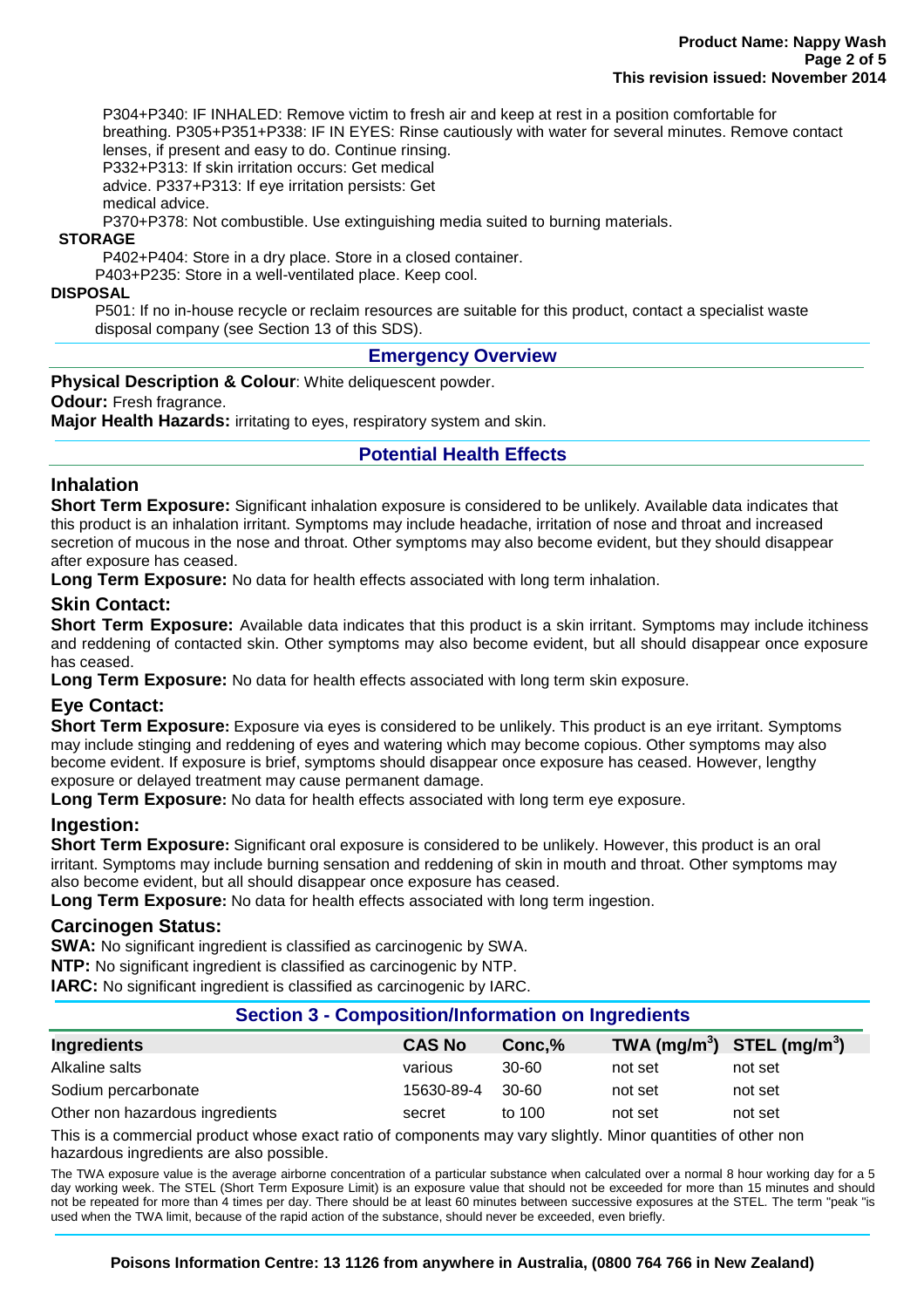# **Section 4 - First Aid Measures**

#### **General Information:**

You should call The Poisons Information Centre if you feel that you may have been poisoned, burned or irritated by this product. The number is 13 1126 from anywhere in Australia (0800 764 766 in New Zealand) and is available at all times. Have this SDS with you when you call.

**Inhalation:** If irritation occurs, contact a Poisons Information Centre, or call a doctor. Remove source of contamination or move victim to fresh air. If breathing is difficult, oxygen may be beneficial if administered by trained personnel, preferably on a doctor's advice. In severe cases, symptoms of pulmonary oedema can be delayed up to 48 hours after exposure.

**Skin Contact:** Quickly and gently brush away excess solids. Wash gently and thoroughly with warm water (use nonabrasive soap if necessary) for 10-20 minutes or until product is removed. Under running water, remove contaminated clothing, shoes and leather goods (e.g. watchbands and belts) and completely decontaminate them before reuse or discard. If irritation persists, repeat flushing and seek medical attention.

**Eye Contact:** Quickly and gently brush particles from eyes. Immediately flush the contaminated eye(s) with lukewarm, gently flowing water for 20 minutes or until the product is removed, while holding the eyelid(s) open. Take care not to rinse contaminated water into the unaffected eye or onto the face. Obtain medical attention immediately. **Ingestion:** If swallowed, do NOT induce vomiting. Wash mouth with water and contact a Poisons Information Centre, or call a doctor.

## **Section 5 - Fire Fighting Measures**

**Fire and Explosion Hazards**: There is no risk of an explosion from this product under normal circumstances if it is involved in a fire.

Only small quantities of decomposition products are expected from this products at temperatures normally achieved in a fire.

Fire decomposition products from this product may be toxic if inhaled. Take appropriate protective measures. **Extinguishing Media:** Not Combustible. Use extinguishing media suited to burning materials.

**Fire Fighting:** If a significant quantity of this product is involved in a fire, call the fire brigade.

|                                  | <b>THE FIGHT IS THE REAL PROPERTY OF A REAL PROGRAM</b> TO THRONG |
|----------------------------------|-------------------------------------------------------------------|
| <b>Flash point:</b>              | Does not burn.                                                    |
| <b>Upper Flammability Limit:</b> | Does not burn.                                                    |
| <b>Lower Flammability Limit:</b> | Does not burn.                                                    |
| <b>Autoignition temperature:</b> | Not applicable - does not burn.                                   |
| <b>Flammability Class:</b>       | Does not burn.                                                    |
|                                  |                                                                   |

## **Section 6 - Accidental Release Measures**

**Accidental release:** In the event of a major spill, prevent spillage from entering drains or water courses. Wear full protective clothing including eye/face protection. All skin areas should be covered. See below under Personal Protection regarding Australian Standards relating to personal protective equipment. Suitable materials for protective clothing include rubber, PVC. Eye/face protective equipment should comprise as a minimum, protective goggles. If there is a significant chance that dusts are likely to build up in cleanup area, we recommend that you use a suitable Dust Mask. Use a P1 mask, designed for use against mechanically generated particles eg silica & asbestos. Stop leak if safe to do so, and contain spill. Sweep up and shovel or collect recoverable product into labelled containers for recycling or salvage, and dispose of promptly. Consider vacuuming if appropriate. Recycle containers wherever possible after careful cleaning. After spills, wash area preventing runoff from entering drains. If a significant quantity of material enters drains, advise emergency services. Contaminated area may be neutralised by washing with weak or dilute acid. Vinegar, citrus juice and most soft drinks may be suitable. This material may be suitable for approved landfill. Ensure legality of disposal by consulting regulations prior to disposal. Thoroughly launder protective clothing before storage or re-use. Advise laundry of nature of contamination when sending contaminated clothing to laundry.

## **Section 7 - Handling and Storage**

**Handling:** Keep exposure to this product to a minimum, and minimise the quantities kept in work areas. Check Section 8 of this SDS for details of personal protective measures, and make sure that those measures are followed. The measures detailed below under "Storage" should be followed during handling in order to minimise risks to persons using the product in the workplace. Also, avoid contact or contamination of product with incompatible materials listed in Section 10.

**Storage:** This product is a Scheduled Poison. Observe all relevant regulations regarding sale, transport and storage of this schedule of poison. Keep containers dry and away from water. Make sure that the product does not come into contact with substances listed under "Incompatibilities" in Section 10. Check packaging - there may be further storage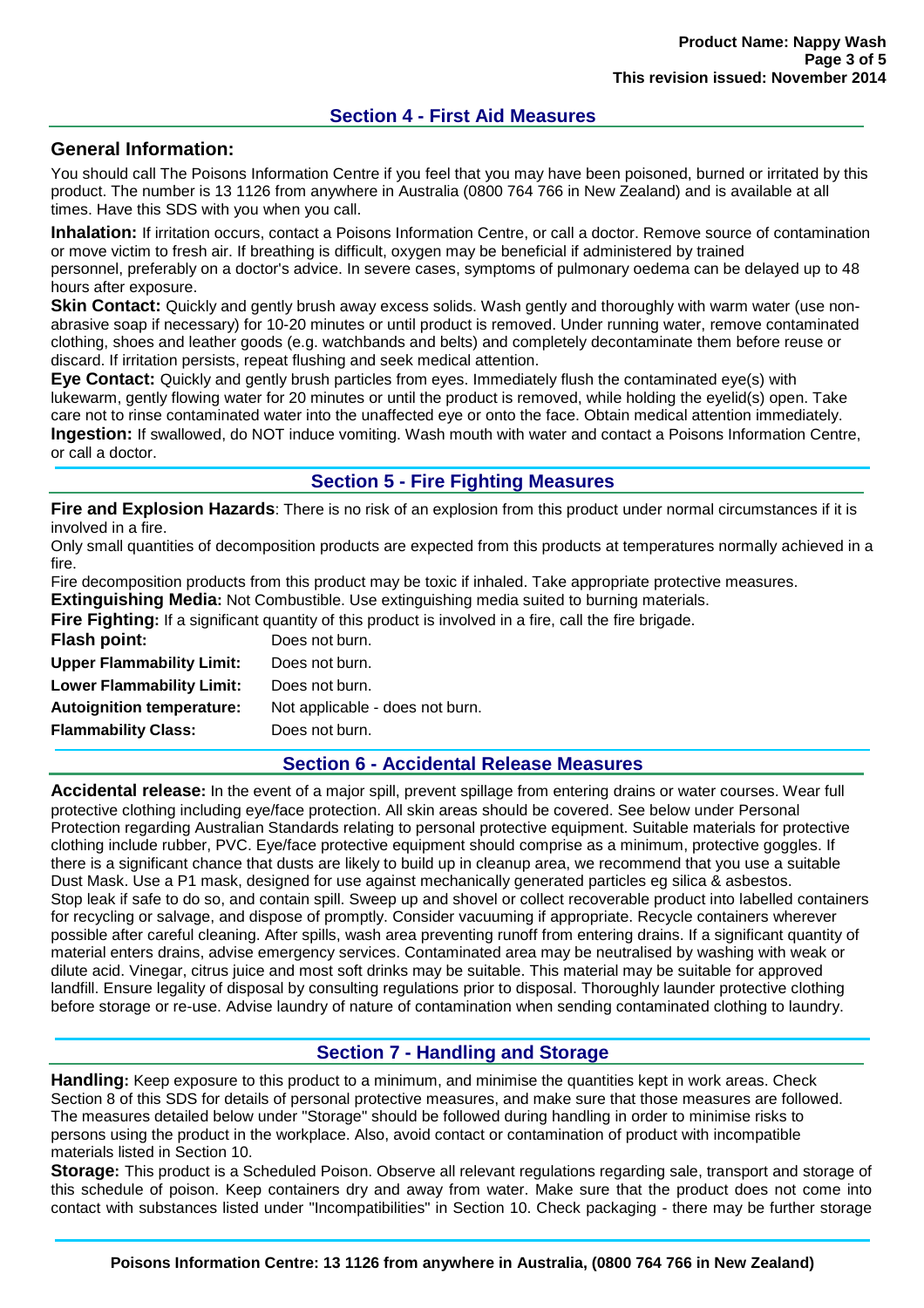instructions on the label.

# **Section 8 - Exposure Controls and Personal Protection**

The following Australian Standards will provide general advice regarding safety clothing and equipment: Respiratory equipment: **AS/NZS 1715**, Protective Gloves: **AS 2161**, Occupational Protective Clothing: AS/NZS 4501 set 2008, Industrial Eye Protection: **AS1336** and **AS/NZS 1337**, Occupational Protective Footwear: **AS/NZS2210**.

#### **SWA Exposure Limits TWA (mg/m<sup>3</sup>**

# **) STEL (mg/m<sup>3</sup> )**

Exposure limits have not been established by SWA for any of the significant ingredients in this product. No special equipment is usually needed when occasionally handling small quantities. The following instructions are

for bulk handling or where regular exposure in an occupational setting occurs without proper containment systems. **Ventilation:** No special ventilation requirements are normally necessary for this product. However make sure that the work environment remains clean and that dusts are minimised.

**Eye Protection:** Protective glasses or goggles should be worn when this product is being used. Failure to protect your eyes may cause them harm. Emergency eye wash facilities are also recommended in an area close to where this product is being used.

**Skin Protection:** Prevent skin contact by wearing impervious gloves, clothes and, preferably, apron. Make sure that all skin areas are covered. See below for suitable material types.

**Protective Material Types:** We suggest that protective clothing be made from the following materials: rubber, PVC.

**Respirator:** If there is a significant chance that dusts are likely to build up in the area where this product is being used, we recommend that you use a suitable Dust Mask.

Eyebaths or eyewash stations and safety deluge showers should be provided near to where this product is being used.

## **Section 9 - Physical and Chemical Properties:**

| <b>Physical Description &amp; colour:</b> | White deliquescent powder.                      |
|-------------------------------------------|-------------------------------------------------|
| Odour:                                    | Fresh fragrance.                                |
| <b>Boiling Point:</b>                     | Not available.                                  |
| <b>Freezing/Melting Point:</b>            | No specific data. Solid at normal temperatures. |
| <b>Volatiles:</b>                         | No specific data. Expected to be low at 100°C.  |
| <b>Vapour Pressure:</b>                   | Negligible at normal ambient temperatures.      |
| <b>Vapour Density:</b>                    | No data.                                        |
| <b>Specific Gravity:</b>                  | No data.                                        |
| <b>Water Solubility:</b>                  | Soluble.                                        |
| pH:                                       | No data.                                        |
| <b>Volatility:</b>                        | Negligible at normal ambient temperatures.      |
| <b>Odour Threshold:</b>                   | No data.                                        |
| <b>Evaporation Rate:</b>                  | No data.                                        |
| <b>Coeff Oil/water Distribution:</b>      | No data                                         |
| <b>Autoignition temp:</b>                 | Not applicable - does not burn.                 |
|                                           |                                                 |

**Section 10 - Stability and Reactivity**

**Reactivity:** This product is unlikely to react or decompose under normal storage conditions. However, if you have any doubts, contact the supplier for advice on shelf life properties.

**Conditions to Avoid:** Containers should be kept dry.

**Incompatibilities:** water, acids.

**Fire Decomposition:** No specific data. Based on composition of proteins, the following might be expected in very small quantities: Carbon dioxide, and if combustion is incomplete, carbon monoxide and smoke. Nitrogen and its compounds, and under some circumstances, oxides of nitrogen. Oxides of sulfur (sulfur dioxide is a respiratory hazard) and other sulfur compounds. Water. sodium compounds. Carbon monoxide poisoning produces headache, weakness, nausea, dizziness, confusion, dimness of vision, disturbance of judgment, and unconsciousness followed by coma and death.

**Polymerisation:** This product will not undergo polymerisation reactions.

#### **Section 11 - Toxicological Information**

| <b>Local Effects:</b> |            |
|-----------------------|------------|
| <b>Target Organs:</b> | none known |

**Poisons Information Centre: 13 1126 from anywhere in Australia, (0800 764 766 in New Zealand)**